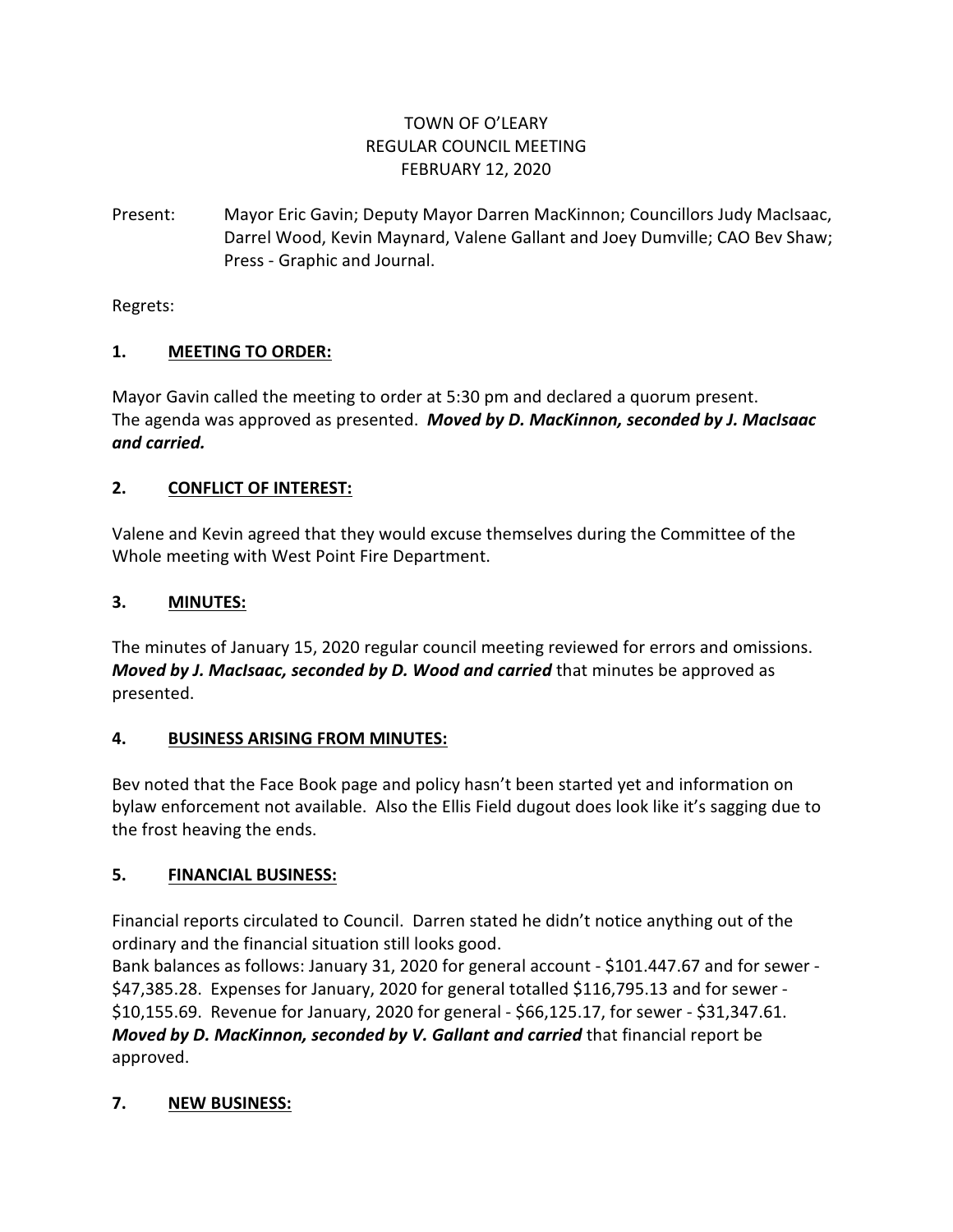A. Mayor's report - Eric reported attending the Neighbour 2 Neighbour event held at Westisle this past Saturday - great event. Council agreed a letter of thanks and commendation be sent to the organizers.

B. Administrator's report - Bev reminded Council that a pledge of \$2500 was made to the O'Leary Community Health Foundation last year and to be paid out from this year's budget. Community endorsements still ongoing but new requests have decreased. No report as yet from the HST audit but all information has been forwarded. Honorariums, tax credit letters and T4's have all been issued. Recreation leadership grant received. Research conducted on municipality's ability to guarantee loans and infrastructure funds for community care facilities. Administration computers have been upgraded to Windows 10. Bev attended Finance Workshop on Jan  $28<sup>th</sup>$  and also attended the Neighbour 2 Neighbour event. Noted that the property at 26 Kent Street has changed ownership and improvements to start as soon as weather permits.

#### Building/business permits - nil

Overtime/vacation time - Bev 15.5 hours overtime and 1 week vacation left. Dale 61.5 hours overtime and all vacation used. Andrew has 59 hours overtime.

### C. Reports from departments -

**Properties** - Kevin reported no issues or concerns.

**Streets & Sidewalks** - Valene updated on the war veteran banners. Also mentioned that corners of Barclay & Community, Water & Main, Park & Main, and Centennial & Parkview need to be winged back. Also pools of water at Water Street and Community Street. To contact Highways. Council recommended a plan be created for snow removal on sidewalks in case of future times when Dale isn't available.

**Newcomers/Recruitment/Community Endorsements** - Judy attended the Neighbour 2 Neighbour event as well and agrees a commendation should be sent to the organizers. Expressions of interest from the community endorsement people has decreased mainly due to the CoronaVirus concerns. Department of Immigration to meet with Judy and Tammy to provide information on the endorsement process. Senior's Co-operative doing well. Emergency measures core group met with a good turnout and plans are proceeding well. Basic Emergency workshop being held in Charlottetown next week and several of the members are attending. O'Leary Legion is a backup facility for our emergency plan and they are applying for funding to purchase a generator. A letter of support was approved.

REPORTS FROM DEPARTMENT CONTINUED AFTER BUDGET CONSULTATION

### **6. PUBLIC PRE BUDGET CONSULTATION @ 6pm**

Ron MacWilliams, Rick Cameron, Jordan MacDonald, John Martin and Fran Lewis, members of the Community Seniors Cooperative Ltd. and resident Marvin MacDonald attended. Eric and Darren addressed the meeting and explained the purpose. A few questions were asked and answered regarding Fire Department reserve fund and community development funds in budget. The Seniors Co-op updated the meeting on the community care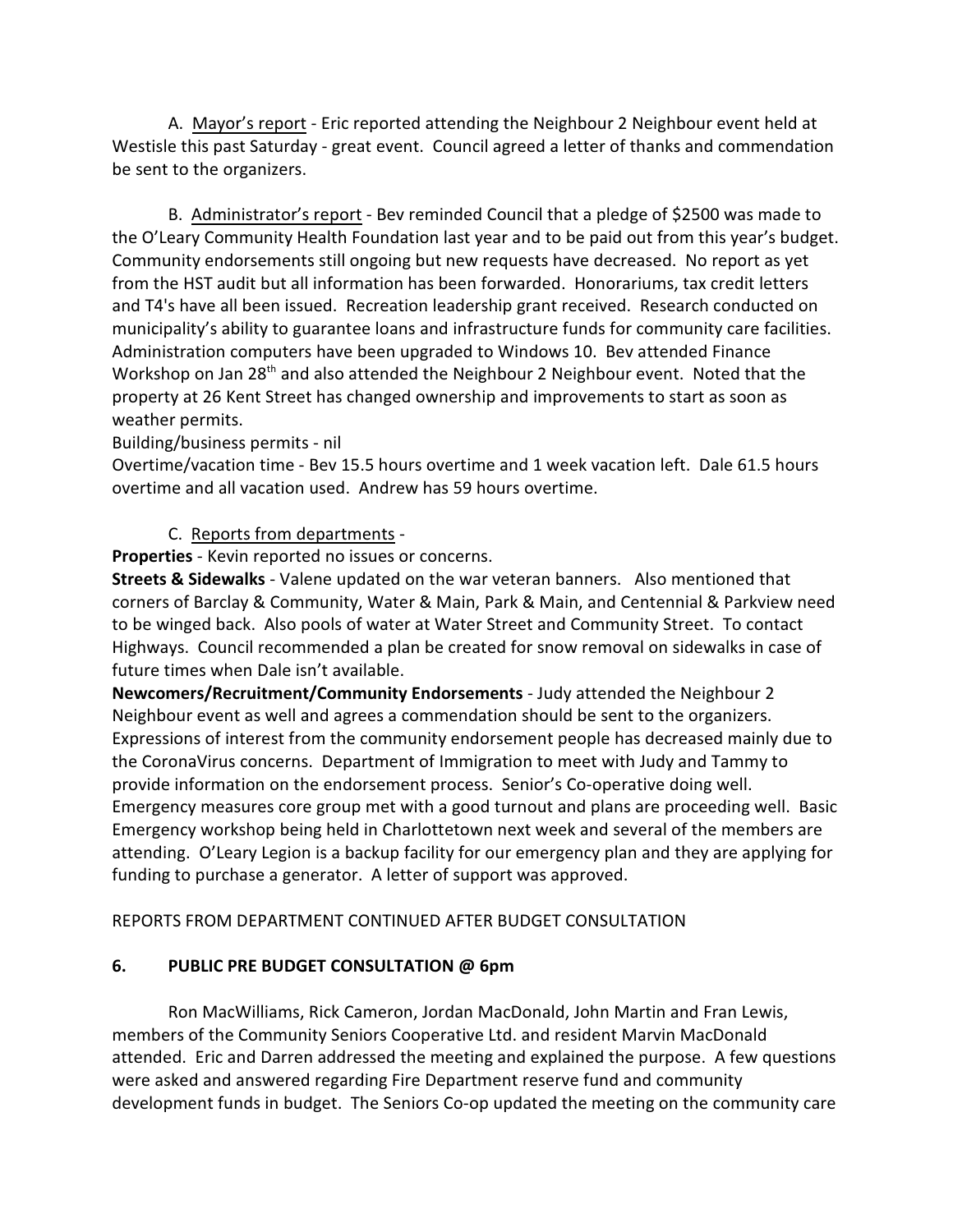facility.

### **7. NEW BUSINESS:**

# C. Reports from Departments:

**Recreation -** Joey highlighted the January Recreation report from Andrew saying the Town's participation in the Neighbour 2 Neighbour event was successful as well as the Winter Carnival events that didn't get postponed due to the weather. March break and Senior's Day activities being planned. Looking for a +50 representative for the Regional 50+ Games. Softball - Spudchuckers, Provincials, Eastern Canadians and house leagues are being organized as well as other events - 100 km yard sale, Spring fair in the Air, Kidsport and festival. Andrew supplied information on his playground equipment research and included information on splash pad, accessible equipment and a mini winter activity site. Council requested that an email survey be sent to them so they can prioritize and budget accordingly.

**Police & Fire Protection -** Darrel reviewed the RCMP monthly report for January 2020 saying 17 calls responded to and 184 hours spent on O'Leary business. Fire Chief's report indicated 7 responses in January - 1 vehicle collision, 4 medical calls, 1 smoke present and 1 structure fire. Two department members, Dylan Hutchison and Chris MacIsaac, have resigned/retired from the department. Chris served over 30 years. Fund raisers being planned for the new tanker needed next year. Proposed budget for 2020/21 at \$171,750.00 was approved to be forwarded to O'Leary Area Fire District on a *motion by D. MacKinnon, seconded by D. Wood and carried.*

**Sanitation & Community Development -** Eric didn't have anything new to report.

Council agreed that a budget meeting be held next Wednesday, Feb  $19^{th}$ .

### D. Concept of Carbon Neutral Community Project (Darren)

Darren suggested that the Town research this form of district heating to determine if O'Leary or certain facilities in Town would benefit especially with the wind farm so near.

# E.  $2^{nd}$  reading of Bylaws # 2020-01 and # 2020-02

# **Bylaw # 2020-01**

WHEREAS the Municipal Government Act R.S.P.E.I. 1988, Cap. M-12.1., and related regulations require municipalities to manage and retain municipal records and Subsection 117(1) of the Municipal Government Act R.S.P.E.I. 1988, Cap. M-12.1, requires Council to provide, by bylaw, a schedule for the management and disposal of all records and other documents that are required to be retained by the municipality;

AND WHEREAS the O'Leary Town Council has had the opportunity to review the Bylaw to Manage and Dispose of Records Bylaw # 2020-01 and read it a first time at the January 15, 2020 Council meeting;

THEREFORE BE IT RESOLVED that the Bylaw to Manage and Dispose of Records Bylaw # 2020- 01 be hereby read a second time. *Moved by Darrel Wood, seconded by Valene Gallant and carried.*

WHEREAS the Municipal Government Act R.S.P.E.I. 1988, Cap. M-12.1., and related regulations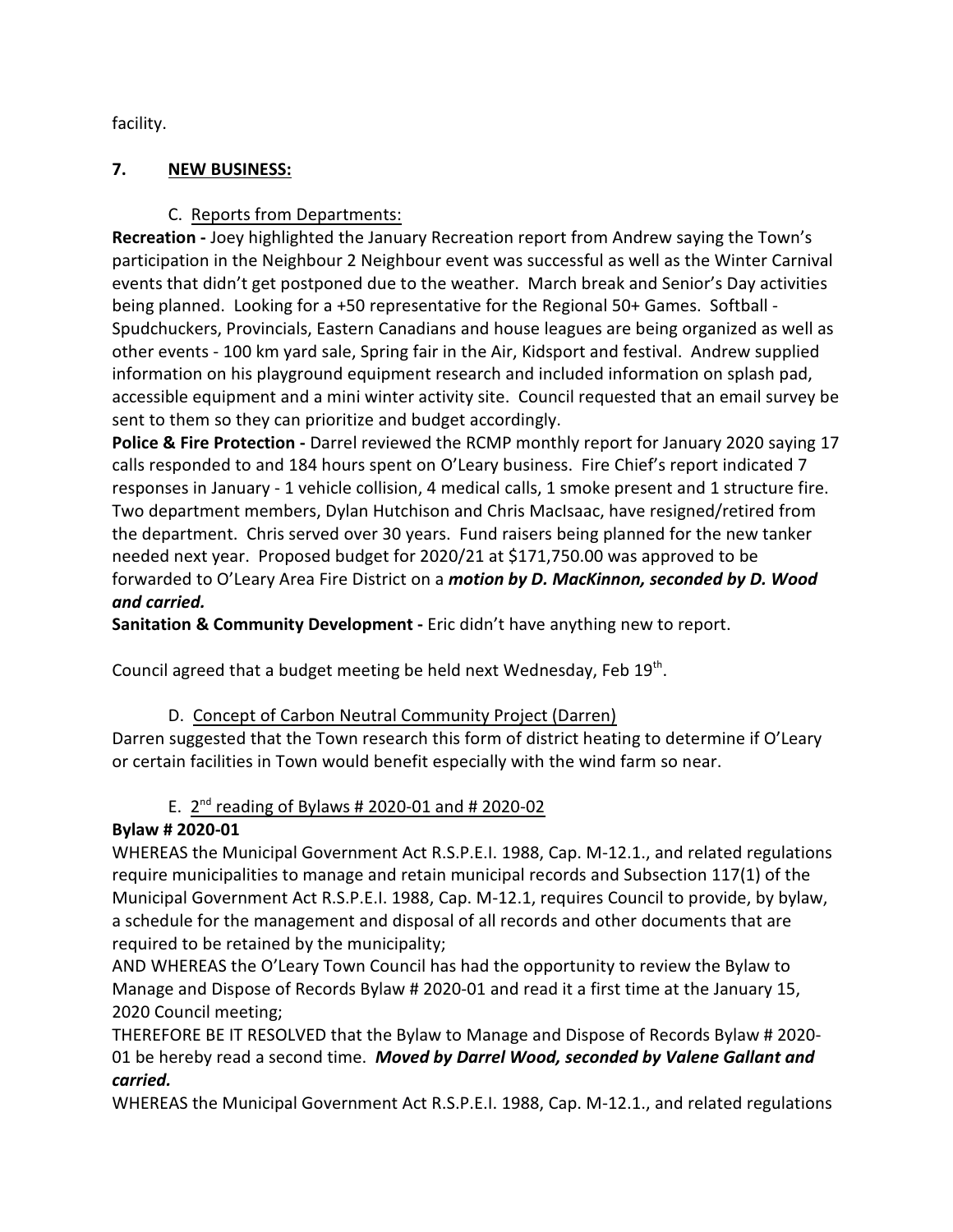require municipalities to manage and retain municipal records and Subsection 117(1) of the Municipal Government Act R.S.P.E.I. 1988, Cap. M-12.1, requires Council to provide, by bylaw, a schedule for the management and disposal of all records and other documents that are required to be retained by the municipality;

AND WHEREAS the O'Leary Town Council has had the opportunity to review the Bylaw to Manage and Dispose of Records Bylaw # 2020-01, read it a first time at the January 15, 2020 Council meeting and read a second time at this February 12, 2020 Council meeting; THEREFORE BE IT RESOLVED that the Bylaw to Manage and Dispose of Records Bylaw # 2020- 01 be officially approved. *Moved by Joey Dumville, seconded by Kevin Maynard and carried.*

# **Bylaw # 2020-02**

WHEREAS the Municipal Government Act R.S.P.E.I. 1988, Cap. M-12.1, requires municipalities to provide, by bylaw, regulations for access to information and the protection of personal information;

AND WHEREAS the O'Leary Town Council has had opportunity to review the Bylaw to Regulate Access to Information and Protection of Personal Information Bylaw # 2020-02 and read it a first time at the January 15, 2020 Council meeting;

THEREFORE BE IT RESOLVED that the Bylaw to Regulate Access to Information and Protection of Personal Information Bylaw # 2020-02 be hereby read a second time. *Moved by Darren MacKinnon, seconded by Darrel Wood and carried.*

WHEREAS the Municipal Government Act R.S.P.E.I. 1988, Cap. M-12.1, requires municipalities to provide, by bylaw, regulations for access to information and the protection of personal information;

AND WHEREAS the O'Leary Town Council has had the opportunity to review the Bylaw to Regulate Access to Information and Protection of Personal Information Bylaw # 2020-02*,* read it a first time at the January 15, 2020 Council meeting and read a second time at this February 12, 2020 Council meeting;

THEREFORE BE IT RESOLVED that the Bylaw to Regulate Access to Information and Protection of Personal Information Bylaw # 2020-02 be officially approved. *Moved by Valene Gallant, seconded by Judy MacIsaac and carried.*

F. Confirm purchase from The Panel Shop for lift station

WHEREAS Omni Site, firm formerly responsible for alarm monitoring at the sewer lift station, has discontinued service in Canada and a new monitor is required;

THEREFORE BE IT RESOLVED that purchase of required equipment and annual monitoring fee at a cost of \$3716.40 be approved and noted that Stetson's Electric to install with supervision from The Panel Shop. *Moved by D. Wood, seconded by J. MacIsaac and carried.*

G. Addition of EMO Manager honorarium to bylaw & appointment of Remuneration and Allowances Commission per bylaw

Council suggested that Marvin MacDonald, John Martin and/or Rick Cameron be approached regarding these appointments.

H. Complex cleaning